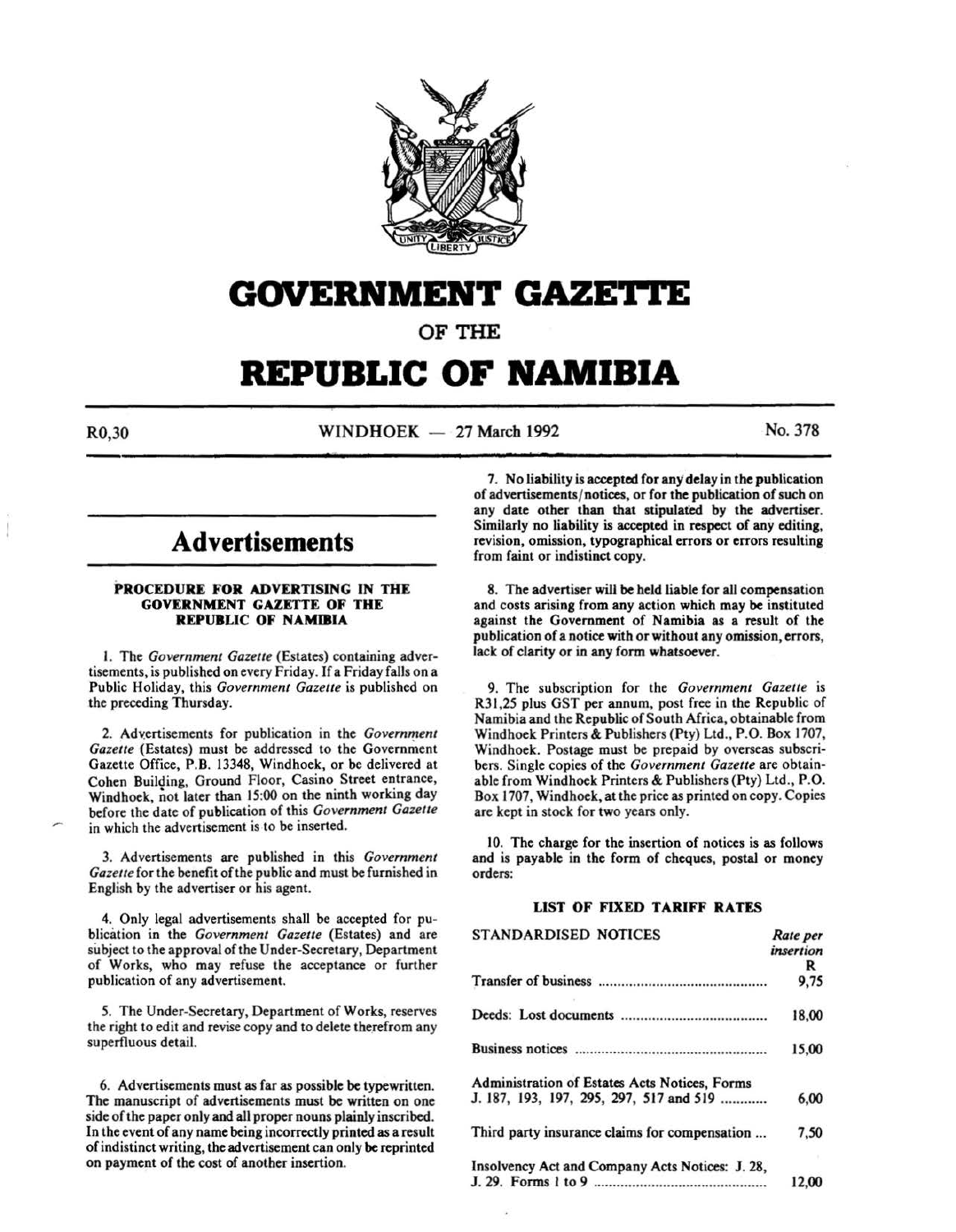-

| Change of name (two insertions)                                                                                                                       | 90,00 |
|-------------------------------------------------------------------------------------------------------------------------------------------------------|-------|
| Naturalisation notices (including a reprint for the                                                                                                   | 6,00  |
| Unclaimed moneys - only in the Government<br>Gazette, closing date 15 January (per entry of                                                           | 2,50  |
|                                                                                                                                                       | 15,00 |
|                                                                                                                                                       | 6,00  |
| <b>NON-STANDARDISED NOTICES</b>                                                                                                                       |       |
| Company notices:                                                                                                                                      | R     |
| Short notices: Meetings, resolutions, offers of<br>compromise, conversions of companies, voluntary<br>windings-up, et.: closing of members' registers |       |
| for transfer and/or declarations of dividends                                                                                                         | 33,00 |
| Declaration of dividends with profit statements,                                                                                                      | 75,00 |
|                                                                                                                                                       |       |

| $J.B.$ - Forms 2 and 6 - additional statements<br>according to word count table, added to the basic |       |                                                   | 33,00  |
|-----------------------------------------------------------------------------------------------------|-------|---------------------------------------------------|--------|
| traffic.                                                                                            |       | Liquidators' and other appointees' notices        | 21,00  |
| Change of name (two insertions)                                                                     | 90,00 | SALES IN EXECUTION AND OTHER PUBLIC SALES:        |        |
| Naturalisation notices (including a reprint for the                                                 | 6,00  |                                                   | 54,00  |
|                                                                                                     |       | Public auctions, sales and tenders:               |        |
| Unclaimed moneys - only in the Government                                                           |       |                                                   | 18.00  |
| <i>Gazette</i> , closing date 15 January (per entry of                                              |       |                                                   | 45,00  |
|                                                                                                     | 2,50  |                                                   | 69,00  |
|                                                                                                     | 15,00 | <b>ORDERS OF THE COURT:</b>                       |        |
|                                                                                                     | 6,00  | Provisional and final liquidations or sequestra-  |        |
|                                                                                                     |       |                                                   | 42,00  |
| NON-STANDARDISED NOTICES                                                                            |       | Reduction or change in capital mergers, offers of | 100,00 |
|                                                                                                     |       |                                                   |        |
| Company notices:                                                                                    | R     | Judical managements, curator bonis and similar    | 100,00 |
|                                                                                                     |       |                                                   | 12,00  |
| Short notices: Meetings, resolutions, offers of                                                     |       |                                                   | 12,00  |
|                                                                                                     |       | Supersession and discharge of petitions (J. 158)  |        |

II. The charge for the insertion of advertisements other than the notices mentioned in paragraph 10 is at the rate of R2,50 per em double column. (Fractions of a em must be calculated as a em).

12. No advertisements shall be inserted unless the charge is prepaid. Cheques, drafts, postal or money orders must be made payable to the Under-Secretary, Department of Works, Private Bag 13348, Windhoek.

#### FORM J 187

#### LIQUIDATION AND DISTRIBUTION ACCOUNTS IN DECEASED ESTATES LYING FOR INSPECTION

In terms of section 35(5) of Act 66 of 1965, notice is hereby given that copies of the liquidation and distribution accounts (first and final, *unless otherwise stated)* in the estates specified below will be open for the inspection of all persons interested therein for a period of 21 days (or shorter or longer if *specially stated)* from the date specified or from the date of publication hereof, whichever may be the later, and at the offices of the Master and Magistrates as stated.

Should no objection thereto be lodged with the Master concerned during the specified period, the executors will proceed to make payments in accordance with the accounts.

65/92 VERMAAK Gerhardus, 250801 01 0013 5, Outjo. Jacomina Elizabeth Vermaak, 370815 01 0022 4. Outjo, Windhoek. Standard Bank Namibia Ltd., (Registered Bank), Trustee Branch, P.O. Box 2164, Windhoek.

4/92 VANWYK Johannes, 431023 02 0012 9, Windhoek. Sara Wilhelmiena van Wyk, 441019 02 0012 8. Windhoek. Standard Bank Namibia Ltd., (Registered Bank), Trustee Branch, P.O. Box 2164, Windhoek.

463/91 STEYN Alwyn Petrus, 110410 01 0002 6, Maltahöhe. Supplementary. Maltahöhe, Windhoek. Standard Bank Namibia Ltd., (Registered Bank), Trustee Branch, P.O. Box 2164, Windhoek.

74/92 DIPPENAAR Gideon Frederik, 530305 01 0046 3, Windhoek. Windhoek. Standard Bank Namibia Ltd., (Registered Bank), Trustee Branch, P.O. Box 2164, Windhoek.

114/91 JANSEN Cornelius John, 190917 08 0038 3, Swakopmund. Widow. Swakopmund, Windhoek. First National Trust, P.O. Box 448, Windhoek.

465/91 SCHMIDT Marianne Martha, 091008 01 0003 6, Windhoek. Albert Kurt Schmidt, 081018 01 0007 2. Windhoek, Windhoek. First National Trust, P.O. Box 448, Windhoek.

272/91 CLOETE Joseph, 600511 08 0014 9, Erf 7666, Golgota, Katutura, Windhoek. Medeleane Cloete (neé Orlam), 650419 02 0026 8. Windhoek. H.G. Theron, Van Wyngaardt, Kock, Vander Westhuizen, Du Toit & Partners, P.O. Box 3146, Windhoek.

93/91 NORTJE Alexander Jacobus Johannes, 621012 01 0150 l, Okahandja. Catherina Magrieta Nortje, 611016 01 0040 31. Okahandja, Windhoek. Mr. K. Nieft, c/o Keller & Neuhaus Trust Co. (Pty) Ltd., P.O. Box 156, Windhoek.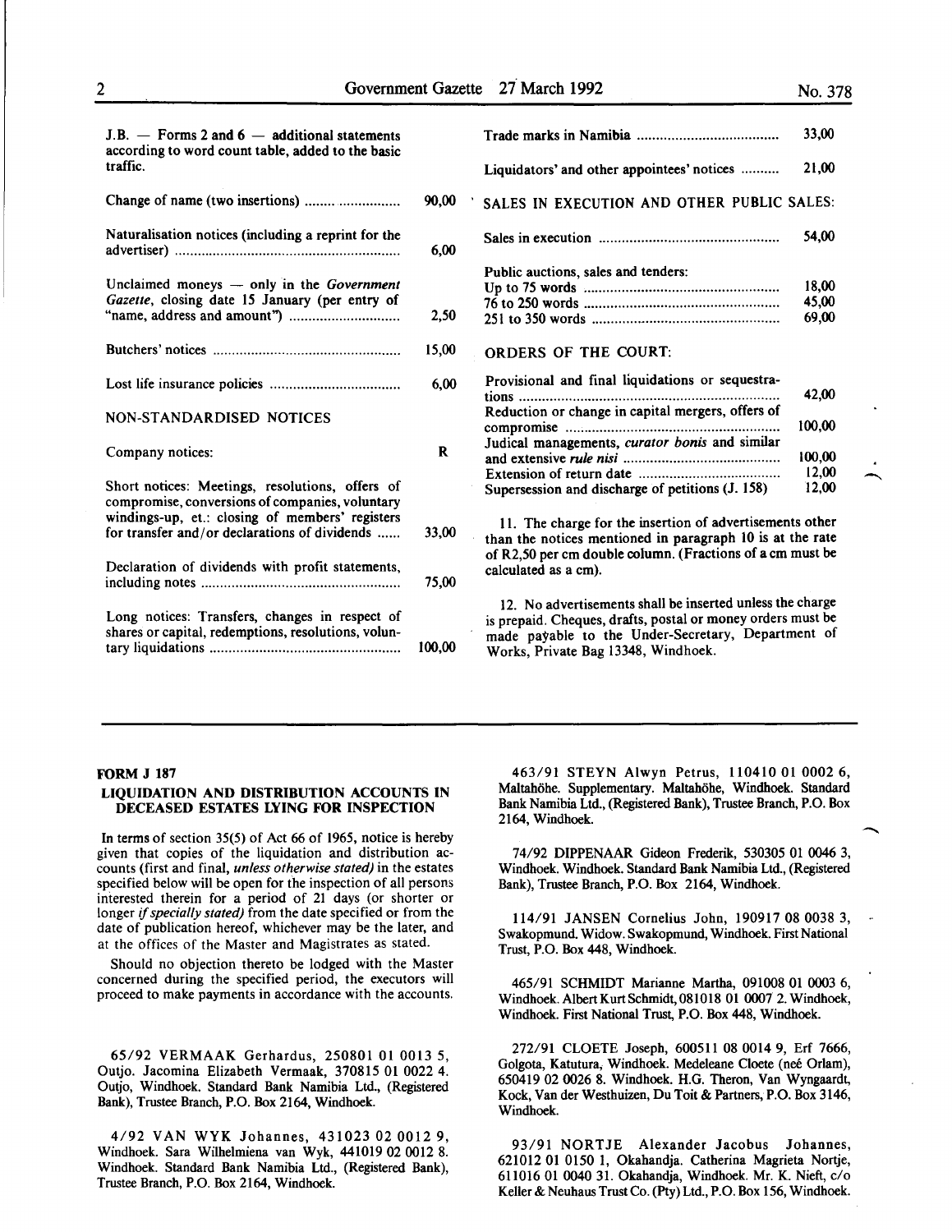497/91 NORMUND Elita Maria, 080930 01 0001 9, Windhoek. Windhoek. Mr. Klaus Nieft, Agent for the Executor, c/o Keller & Neuhaus Trust Co. (Pty) Ltd., P.O. Box 156, Windhoek.

561/91 WOEHLER Ernst Friedrich, 100102 01 0014 7, Windhoek. Windhoek. Mr. Klaus Nieft, Executor, c/o Keller & Neuhaus Trust Co. (Pty) Ltd., P.O. Box 156, Windhoek.

487/91 VAN WYK Andries Petrus, 480202 01 OllO 6, Roads Department, Gobabis. Gobabis, Windhoek. F.M. Oehl-Trust, P.O. Box 133, Windhoek.

281/91 THERON Petrus Johannes Jacobus, 380324 01 0013 1, Keetmanshoop. Keetmanshoop, Windhoek. Standard Bank Namibia Ltd., (Registered Bank), Trustee Branch, P.O. Box 2164, Windhoek.

#### FORM J 193

#### NOTICE TO CREDITORS IN DECEASED ESTATES

All persons having claims against the estates mentioned below are hereby called upon to lodge their claims with the executors concerned, whithin 30 days (or otherwise as indicated) calculated from the date of publication hereof. The information is given in the following order: Estate number, surname and christian names, date of birth, identity number, last address, date of death; surviving spouse's names, surname, date of birth and identity number; name and address of executor or authorised agent, period allowed for lodgement of *claims* if *other than 30 days.* 

108/92 PRETORIUS Anna Maria, Windhoek, 7 December 1909, 091207 01 0002 2, No. 19 Epukiro Street, Eros, Windhoek, 26 January 1992. First National Trust, P.O. Box 448, Windhoek.

95/92 CORNELISSEN Lourens Jeremia, Windhoek, 6 April 1906, 060406 01 0001 9, Wolfaartweg, Mariental, 29 October 1991. Aletta Catherina Cornelissen, 14 August 1910. First National Trust, P.O. Box 448, Windhoek.

97/92 HILGENFELDT Elizabeth Bertha Maria, Windhoek, 9 March 1902, 020309 01 0002 3, No. 16 Botha Street, Windhoek, 12 January 1992. First National Trust, P.O. Box 448, Windhoek.

70/92 TRIPODI Pietro, Windhoek, 6 August 1919, 190806 01 0011 1, Windhoek, 27 January 1992. Widower. First National Trust, P.O. Box 448, Windhoek.

93/92 VISSER Rijan Hugo, Windhoek, 11 August 1943, 430811 50 3200 8, No. 1 Schönvelde Street, Grootfontein, 27 January 1992. First National Trust, P.O. Box 448, Windhoek.

HOWALDT (born Fritz) Hildegard Lotte Marie, Windhoek, 1 September 1905, 050901 01 0001 6, Susanne Grau Heim, Windhoek, 22 February 1992. Standard Bank Namibia Ltd., (Registered Bank), Trustee Branch, P.O. Box 2164, Windhoek.

PLAATJE Edward Salmon, Windhoek, 8 December 1922, Liideritz, 17 March 1980. Magritha Plaatje, 10 February 1921, 210210 08 0013 7. Standard Bank Namibia Ltd., (Registered Bank), Trustee Branch, P.O. Box 2164, Windhoek.

90/92 LOURENS Johanna Aletta, Windhoek, 24 October 1898, 981024 01 0003 0, Potgieter Old Age Home, Windhoek, 15 December 1991. Mr. K. Nieft, c/o Keller & Neuhaus Trust Co. (Pty) Ltd., P.O. Box 156, Windhoek.

39/92 LOVELL Victor Claude, Windhoek, 6 February 1943, 430206 01 0013 4, Windhoek, 30 September 1991. Mr. K. Nieft, c/o Keller & Neuhaus Trust Co. (Pty) Ltd., P.O. Box 156, Windhoek.

130/92 ROUX Christoffel Jacobus, Windhoek, 24 September 1932, 320924 01 0009 4, Farm Galenbeck, district Mariental, 10 March 1992. Elise Doreothea Roux, 42l121 01 0008 6. F.M. Oehl-Trust, P.O. Box 133, Windhoek.

467/91 NORTJE Comelis Johannes Ingatius, Windhoek, 25 January 1917, 170125 50 3500 0, Kombat, district Grootfontein, Namibia, I October 1991. Muller, Baard & Conradie, P.O. Box 41, Robertson.

114/92 STEIN Erich Helmut, Windhoek, ll April 1924, 24041l 01 0009 7, No. 18 Hoepfner Street, Klein Windhoek, P.O. Box 361, Windhoek, 25 February 1992. Mrs. C.M.P. Stein, c/o Engling, Stritter & Partners, P.O. Box 43, Windhoek.

105/92 VAN NIEKERK Hendrik Corneluis, Windhoek, 27 September 1914, 140927 01 0008 5, No. 133, lOde Straat, P.O. Box 255, Keetmanshoop, 13 February 1992. W.F. Kotze, c/o Keetmanshoop Beleggings Maatskappy (Edms) Bpk, P.O. Box 876, Keetmanshoop.

MUNASHIMUE Naveuye, 7 December 1954, 541207 00 0028 9, No. 26 Kuiseb Street, Windhoek, 20 December 1991. Markku Tapani Vesikko, 25 July 1955, 550725 04 19. Lorentz & Bone, Attorneys, Standard Bank Chambers, Independence Avenue, P.O. Box 85, Windhoek.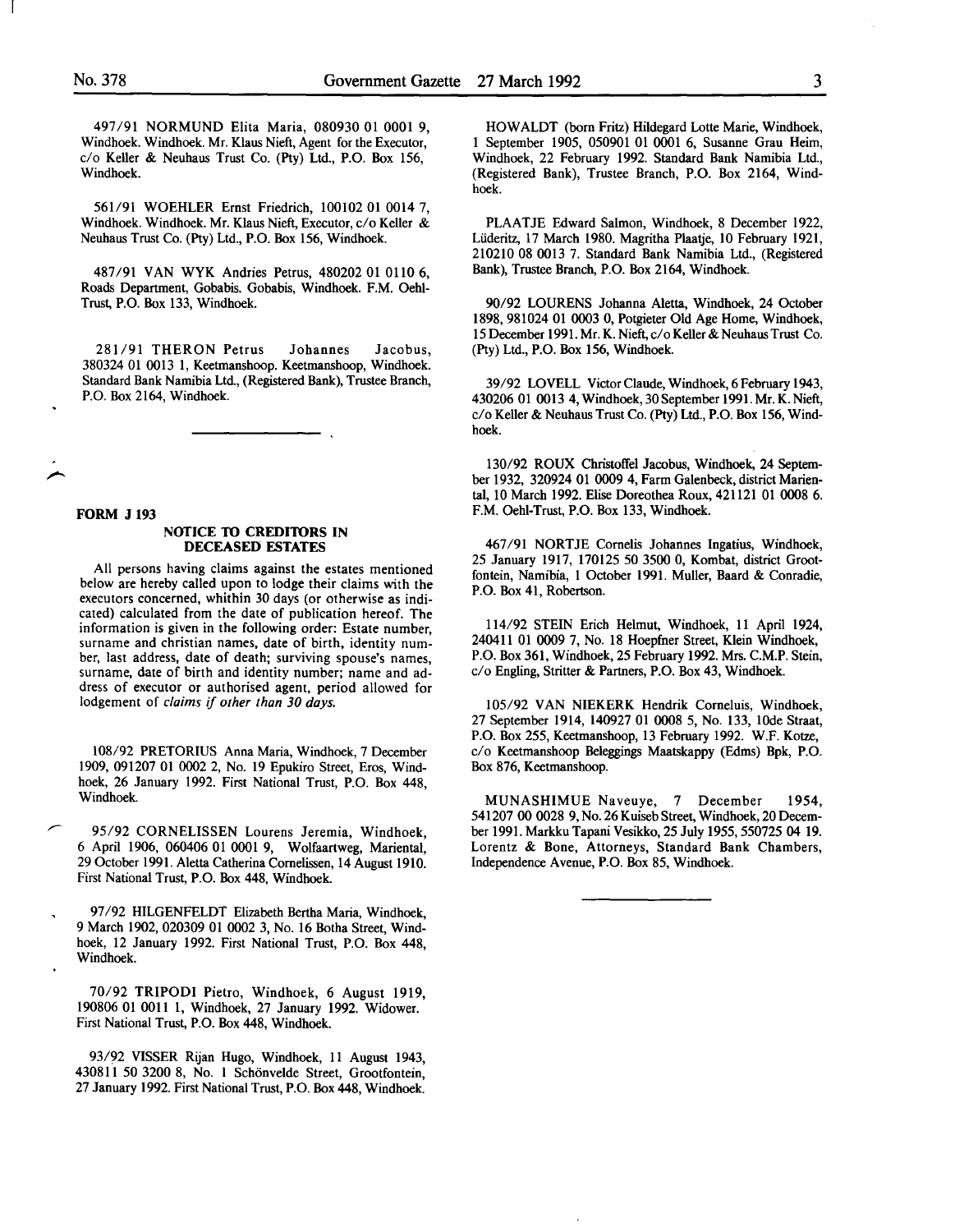#### FORM 2

#### MEETING OF CREDITORS IN SEQUESTRATED ESTATES OR COMPANIES BEING WOUND UP

Pursuant to section 41 and 42 of the Insolvency Act, 1936, section 179 and 182 of the Companies Act, 1926, and section 339 and 366 of the Companies Act, 1973, notice is hereby given that a meeting of creditors will be held in the sequestrated estate or companies being wound up mentioned below, indicating the number of estate/company: the name and description of estate/company; the date, hour and place of meeting and the purpose of meeting.

Meetings in a place in which there is a Master's Office, will be held before the Master; elsewhere they will be held before the Magistrate.

W10/91 GSSA Eagle Watch (Namibia) (Pty) Ltd., (In Liquidation). 1 April 1992, 10:00, Master of the High Court, Windhoek, Proof of Claims. U. Griittemeyer, P.O. Box 790, Windhoek.

#### FORM 4

#### LIQUIDATION ACCOUNTS AND PLANS OF DISTRIBUTION OR CONTRIBUTION IN 3EQUESTRATED ESTATES OR COMPANIES BEING WOUND UP

Pursuant to section 108(2) of the Insolvency Act, 1936, section 136(2) of the Companies Act, 1926, and section 406(3) of the Companies Act, 1973, notice is hereby given contribution in the estates or the companies mentioned below will lie open for inspection by creditors or contributories at the offices of the Master and the Magistrates stated therein, for a period of 14 days, or for such a period as stated therein, from the dates mentioned below or from the date of publication hereof, whichever may be the later date.

W7/91 Insolvent Estate K.H.P. Kruger. First & Final Liquidation and Distribution Account. For inspection at the Master's Office, Windhoek, and the Magistrate's Court, Tsumeb, from 27 March 1992. U. Griittemeyer, P.O. Box 790, Windhoek.

518/91 Hans Dietrich Paul Wolf. First and Final Liquidation and Distribution Account. Master of the High Court, Windhoek (21 days). F.M. Oehl-Trust, P.O. Box 133, Windhoek.

#### 'FORM 5

#### PAYMENT OF DIVIDENDS AND COLLECTION OF CONTRIBUTIONS IN SEQUESTRATED ESTATES FOR COMPANIES BEING WOUND UP

The liquidation accounts and plans of distribution or contribution in the sequestrated estates or companies being wound up, as the case may be, mentioned below having been confirmed on the date therein mentioned, notice is hereby given, pursuant to section 113(1) of the Insolvency Act, 1936, section 139(2) of the Companies Act, 1926, and section 409(2) of the Companies Act, 1973, that dividends are in the course of payment or contributions are in the course of collection in the said estates or companies as set forth below and that every creditor liable to contribution is reauired to pay to the trustee or liquidator the amount for which he is liable at the address mentioned below.

W20/91 Insolvent Estate J.B. Benzaquen. 17 March 1992. No claims proven. First and Final Liquidation and Distribution Account. I.R. McLaren, Trustee, Investment Trust Co. (Pty) Ltd., P.O. Box 21204, Windhoek.

W21/91 Insolvent Estate M.A. Franco. 17 March 1992. No claims proven. First and Final Liquidation and Distribution Account. I.R. McLaren, Trustee, Investment Trust Co. (Pty) Ltd., P.O. Box 21204, Windhoek.

W25/91 Westies Minerale (Edms.) Bpk., in voluntary liquidation. 10 March 1992. Dividend paid. M.F. Fehrsen, P.O. Box 2558, Windhoek.

#### **NOTICE**

#### A. KIESEWETTER PROPERTIES (PROPRIETARY) LIMITED

#### IN VOLUNTARY LIQUIDATION

Notice is hereby given pursuant to Section 356(2)(b) of the Companies Act 1973 that at an extraordinary General Meeting of shareholders, held on 9 March 1992, it was resolved as a special resolution that the company be wound up voluntarily as a members' voluntary winding-up and that Mr. Klaus Nieft of Keller & Neuhaus Trust Co. (Proprietary) Limited be appointed as Liquidator without having to provide any security to the Master of the High Court, Windhoek, for the due performance of his duties in terms of the provisions of the Companies Act.

KLAUS NIEFT Keller & Neuhaus Trust Co. (Pty) Ltd. P.O. Box 156 Windhoek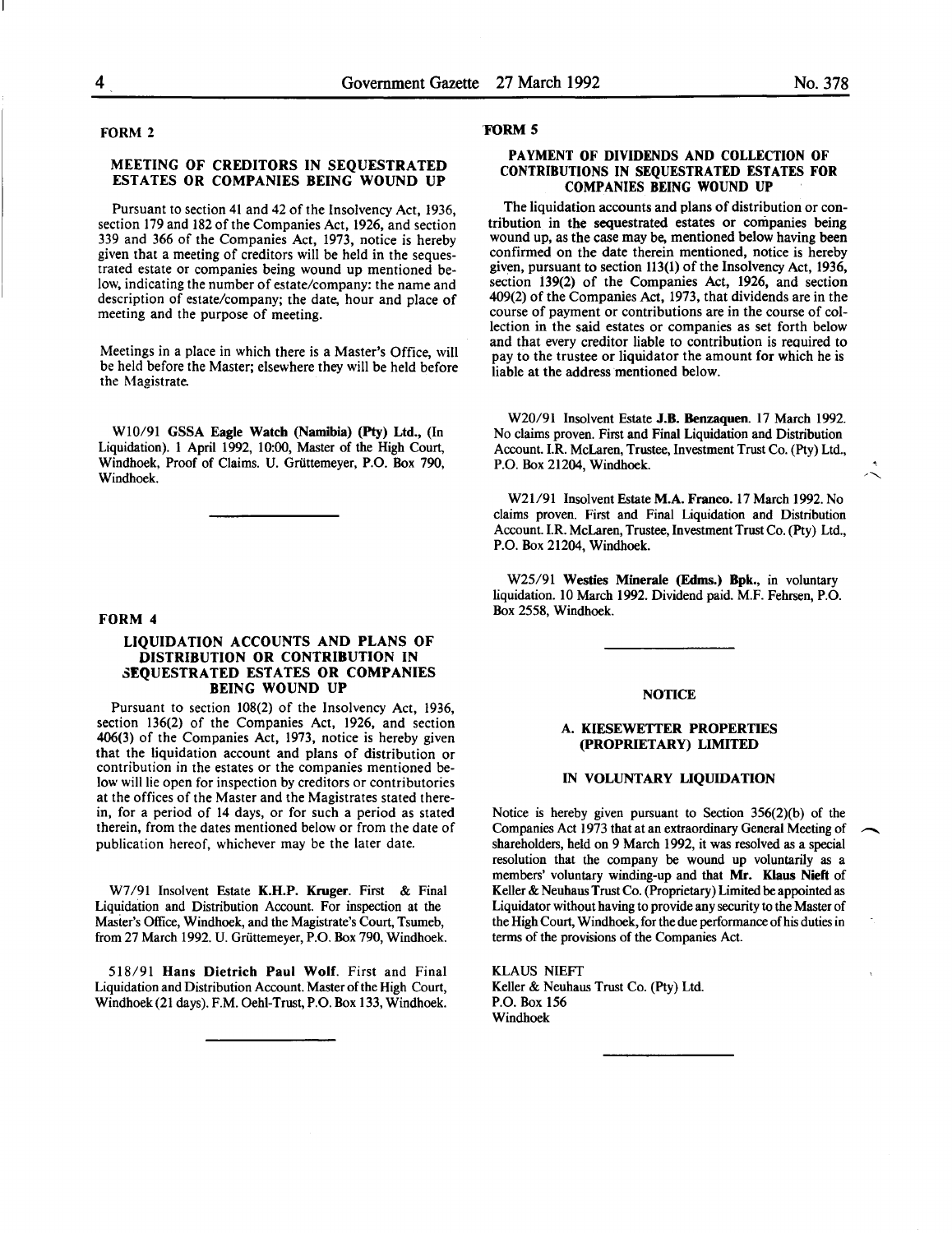#### TRANSFER OF LICENCE

BE PLEASED TO TAKE NOTICE that application will be made at made the next special sitting of the Licencing Court, Rehoboth, for the transfer of the General Dealer, Groceries and Mineral Water Dealer Trading Licences, held by HENDRIK DAWID LEWIN who traded under the name and style LEWIN SMOUS at P.,O. Box 535, Rehoboth-Station, Rehoboth, to QUEENIE A. MOUTON who will carry on business for her own account under the name and address of MOUTONIAS SMOUS, Erf *555,* Block A, Rehoboth.

QUEENIE A. MOUTON P.O. Box 3429 Rehoboth

#### NOTICE OF TRANSFER OF BUSINESS LICENCE

Kindly take notice that application will be made at the next quarterly sitting of the Licencing Court, Mariental, for the transfer of the General Dealer, Restaurant, Fresh Products, Tobacco, Butcher and Mineral Water Licences held by MARIA CORNELIA ELIZABETH GOUWS who traded as AUOB RESTAURANT EN BOERESLAGHUIS at Erf 1, Gochas Township, to CORNELIA JOHANNA VAN DYK who will trade as AUOB RESTAURANT on the same erf for her own account.

DATED at MARIENTAL this 9th day of March 1992.

VAN HEERDEN, LIESENBERG & CO. ATTORNEYS School Street P.O. Box l3 **Mariental** 

#### THE ALIENS ACT, 1937 NOTICE OF INTENTION OF CHANGE OF SURNAME

I, REINHOLD SAKARIA, residing at EN13 Katutura, and being employed as a cleaner at the Fire Brigade, intend applying to the Minister of Civic Affairs for authority under section 9 of the Aliens Act, 1937, to assume the surname SIMON for the reasons that REINHOLD is my father's name and not surname, and I want to use the correct surname of SIMON.

I previously bore the name(s) REINHOLD SAKARIA.

Any person who objects to my assumption of the said surname of SIMON should as soon as may be lodge his/her objection, in writing, with a statement of his/her reasons therefor, with the Magistrate of Windhoek.

(Sgd.) REINHOLD SAKARIA P.O. Box 20544 Windhoek Dated: 6 March 1992

#### REGISTRATION AS WELFARE ORGANIZATION

The Namibian Alcohol and Drug Addictions Council, known as NADAC, applied for registration as a Welfare Organization in terms of Section 19 of the National Welfare Act 1965 (Act No. 79 of 1965).

The objects of the organization read as follows:

- to combat alcoholism and drug addition by rendering those who are afflicted such assistance as they require and by simultaneously supporting their families;
- to encourage all organizations and persons actively combatting alcoholism and drug addiction to form one, single umbrella body so that they may function more effectively;
- to establish clinics for the ambulant treatment of alocholics and drug addicts;
- to establish a Rehabilitation Centre for the in-patient treatment of alcoholics and drug addicts.

Any person or persons desiring to raise objections against the registration of the organization, must submit such representations to the Permanent Secretary: Ministry of Health and Social Services, Private Bag 13198, Windhoek, within twenty-one days as from the date of this advertisement.

THE ALIENS ACT, 1937

#### NOTICE OF INTENTION OF CHANGE OF SURNAME

I, WILLEM PIUS, residing at Erf 526, Katutura and employed as a driver with Namtrek, intend applying to the Minister of Civic Affairs for authority under section 9 of the Aliens Act, 1937, to assume the surname SHILONGO for the reasons that WILLEM is my guardian's surname and I want to use my father's surname SHILONGO.

I previously bore the name(s) WILLEM PIUS.

I intend also applying for authority to change the surname of my wife CORNELIA WILLEM and minor child(ren) MARTIN WILLEM born on the 25th October 1975; PAULUS WIL-LEM born on the 8th February 1978; JULIA WILLEM born on the 2 March 1982 and MERIAM WILLEM born on the 9th April 1983 to SHILONGO.

Any person who objects to our assumption of the said surname of SHILONGO should as soon as may be lodge his objection, in writing, with a statement of his/her reasons therefor, with the Magistrate of Windhoek.

(Sgd.) WILLEM PIUS Dated: 12 March 1992.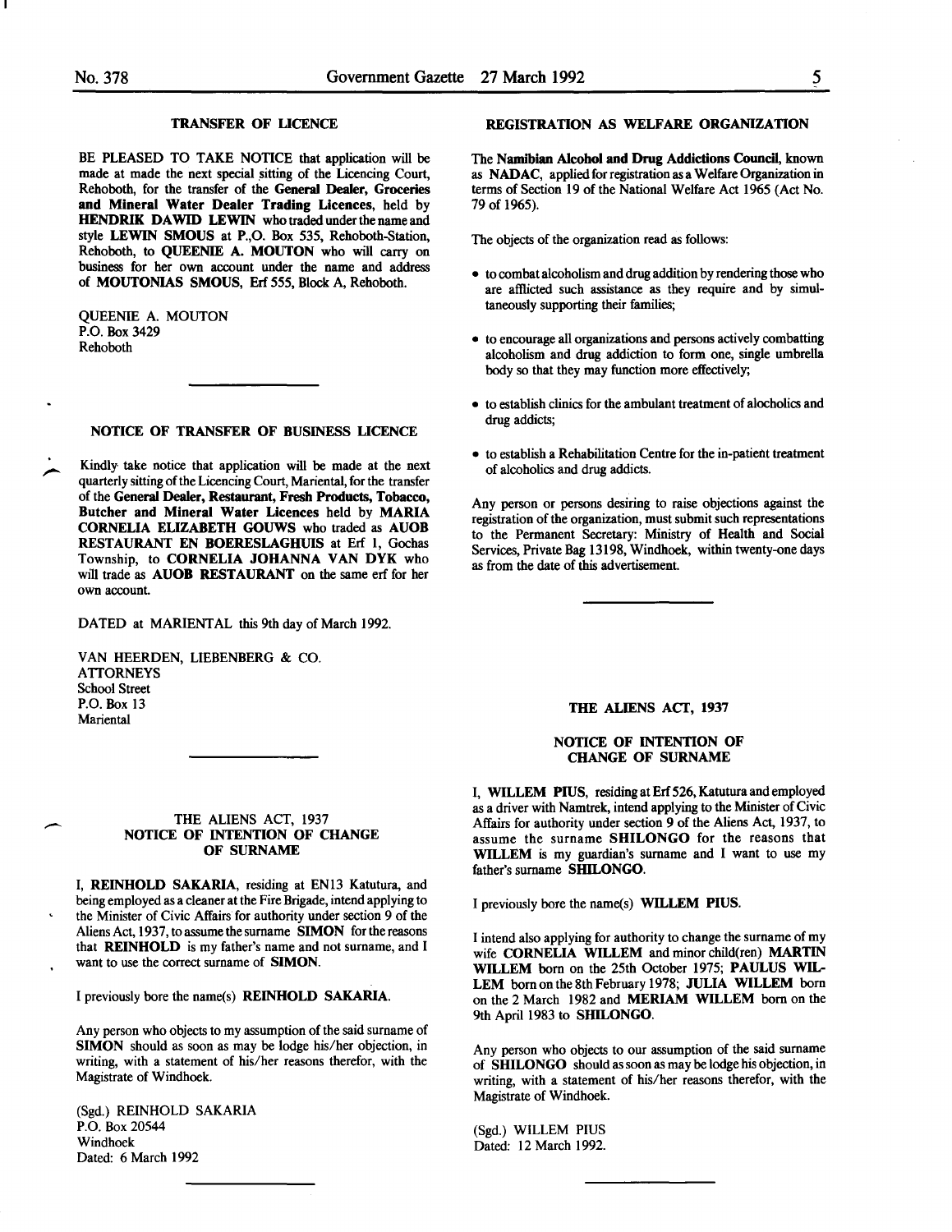#### IN THE HIGH COURT OF NAMIBIA WINDHOEK, FRIDAY, 14 FEBRUARY 1992 BEFORE THE HONOURABLE MR. JUSTICE LEVY

CASE NO.: A.13/92

In the matter between:

| <b>COMMERCIAL BANK OF</b> |            |
|---------------------------|------------|
| NAMIBIA LTD.              | Applicant  |
| and                       |            |
| AUTO PARK (PTY) LTD.      | Respondent |
|                           |            |

Upon the Motion of Mr. Coleman, Counsel for the Applicant, and upon reading the Notice of Motion and other documents filed of record:

### IT IS ORDERED

- 1. That the abovenamed Respondent Company be and is hereby placed under Provisional Liquidation;
- 2. That a Rule nisi do issue calling upon all persons concerned to show cause, if any, to this Court on 13 March 1992, at 10:00, why the said Respondent Company should not be placed under final winding-up order;
- 3. That this order be published once in the Government *Gazette*  and the "Namibian" in addition to the ordinary requirements of service;
- 4. That the costs of this Application, be costs in liquidation.

BY ORDER OF THE COURT.

REGISTRAR

#### THE ALIENS ACT, 1937 NOTICE OF INTENTION OF CHANGE OF SURNAME

I, KAPOSAMBO SAUL WAVAZA, residing at H47/2 Katutura, and being unemployed, intend applying to the Minister of Civic Affairs for authority under section 9 of the Aliens Act, 1937, to assume the surname TJAMUAHA for the reasons that KAPOSAMBO is my name and not surname. I want to change to my correct surname TJAMUAHA.

I previously bore the name(s) KAPOSAMBO SAUL WAVAZA.

Any person who objects to my assumption of the said surname of T JAMUAHA should as soon as may be lodge his/her objection, in writing, with a statement of his/her reasons therefor, with the Magistrate of Windhoek.

(Sgd.) S.W. KAPOSAMBO P.O. Box 7409 Windhoek Dated: 10 March 1992.

#### THE ALIENS ACT, 1937

#### NOTICE OF INTENTION OF **CHANGE OF SURNAME**

I, EPHRAIM KANJAA, residing at H 42/19, Katutura, P.O. Box 7826, Tel. 216111, Katutura, and being employed as a locksmith at Gorelicks Motors, Windhoek, Tel. 37700, intend applying to the Minister of Civic Affairs for authority under section 9 of the Aliens Act, 1937, to assume the surname MBAPUPUA for the reasons that I have been using the surname KANJAA of my mother which I still want to retain as my middle name.

I previously bore the name(s) EPHRAIM KANJAA.

I intend also applying for authority to change the surname of my wife PETRICIA P. TJIRAMBA to MBAPUPUA.

Any person who objects to our assumption of the said surname of MBAPUPUA should as soon as may be lodge his objection, in writing, with a statement of his/her reasons therefor, with the Magistrate of Windhoek.

(Sgd.) EPHRAIM KANJAA Dated: 19 March 1992.

> IN THE HIGH COURT OF NAMIBIA WINDHOEK, FRIDAY, 13 MARCH 1992 BEFORE THE HONOURABLE MR. JUSTICE MULLER, ACTING

> > CASE NO.: A 13/92

In the matter between:

COMMERCIAL BANK OF NAMIBIA LID. and AUTO PARK (PTY) LID.

Applicant

Respondent

Having heard Advocate Coleman, Counsel for the Applicant and having read the Rule nisi issued by this Honourable Court on 14 February 1992, and other documents filed of record:

IT IS ORDERED

That the Return Date of the said Rule Nisi be and is hereby extended until 10 April 1992.

BY ORDER OF THE COURT

REGISTRAR